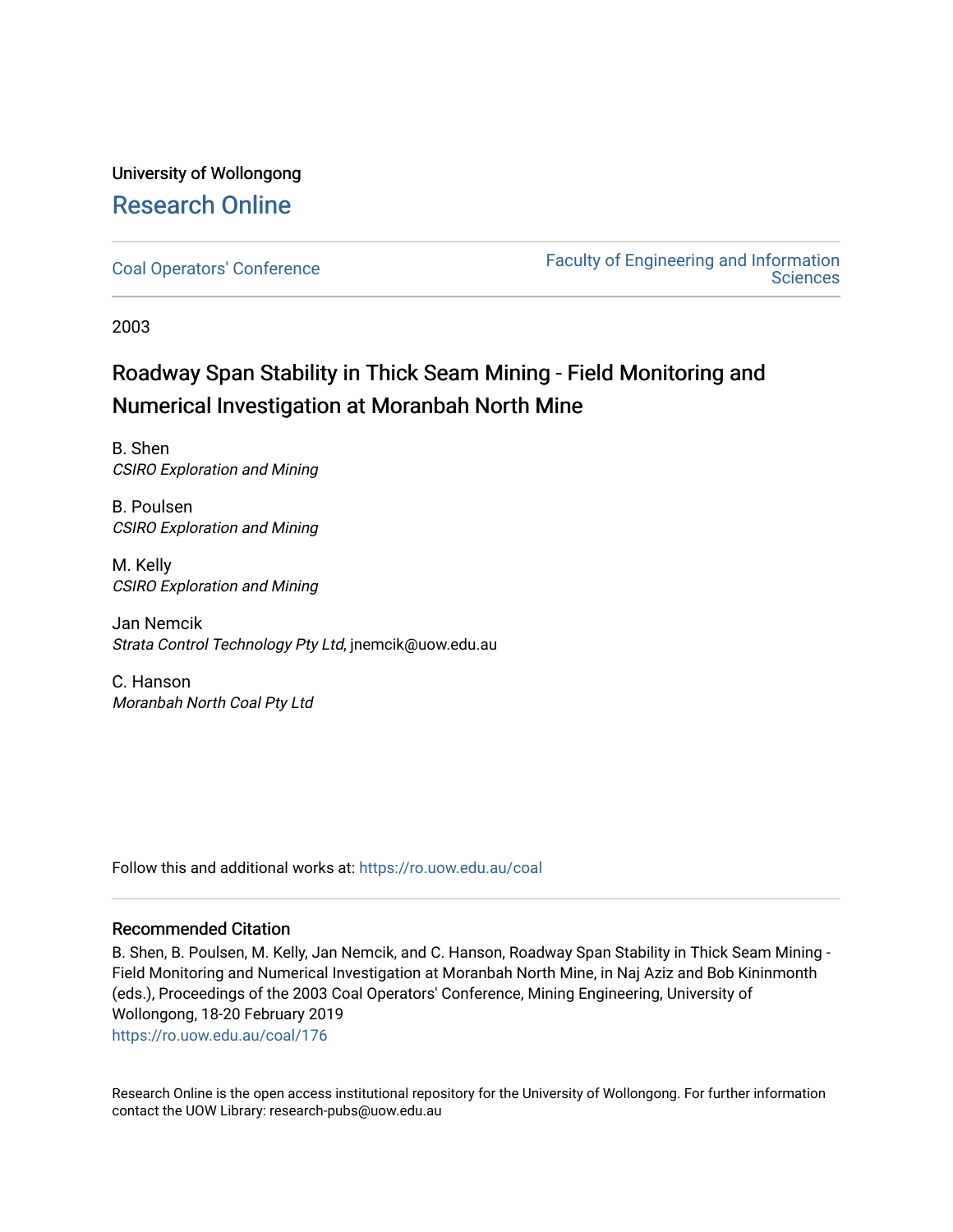# **ROADWAY SPAN STABILITY IN THICK SEAM MINING - FIELD MONITORING AND NUMERICAL INVESTIGATION AT MORANBAH NORTH MINE**

# $\mathbf{B}$ aotang Shen $^1$ , Brett Poulsen $^1$ , Michael Kelly $^1$ , Jan Nemcik $^2$  & Chris Hanson $^3$

*ABSTRACT:* Comprehensive field monitoring and numerical analyses of roadway span behavior have been conducted at Moranbah North Mine as part of an ACARP Project for Rapid Roadway Development. The response of the coal roof to roadway development in a 5.5m thick seam was studied. The monitoring program was highlighted by successfully measuring the roof stress change prior to, during and after the roadway excavation. Roof displacement was also monitored after the installation of roof support.

Measured *in situ* stresses in the coal seam were much lower than estimated from the overburden depth. The monitored vertical stress in the coal roof exhibited a rapid drop immediately after the roadway face passed the monitored locations. It however, recovered substantially (up to 50%) in the next 10 hours. Two roadway sections 60m apart were monitored. The monitored roof displacements and stresses in the two locations showed a significant difference. The sites were separated by two normal faults.

The monitored roadways were simulated using fully coupled mechanical-flow models. The numerical results suggested that the drainage of gas/water around the roadways was likely to be the main cause of the observed stress recovery in the coal roof. It was also found that the presence of high gas/water pressure in the coal seam would result in lower stress readings with the stress measurement technique. The measured stress is close to but not necessarily equal to the effective stress.

# **INTRODUCTION**

A research project sponsored by JCOAL/CSIRO and ACARP is in progress to develop an automated roadway development system. The system consists of an Autonomous Conveying/Bolting Machine (ACBM) and a continuous miner. The system will enable a continuous and rapid roadway advance. Successful application of the system requires stable roadways before full support can be installed. The potential unsupported (or lightly supported) span inbye of the system is about 12m. It is important that the stability of unsupported spans in various geotechnical conditions are fully understood to assess the applicability of the Rapid Roadway Development System in different mines. This paper will focus on the study of coal roof behaviour for the application of the ACBM system in thick seam mining.

It is known that the behaviour and failure mechanisms of unsupported spans are complex, affected by many factors such as rock strength, roof geology, stress and roadway geometry. Strata Engineering Pty Ltd (Frith, 1998) considered that span failure is dominated by beam bending or shearing; Seedsman (2001) suggested that span instability often starts from shear failure of the roof bedding planes. Strata Control Technology Pty Ltd (SCT) (Gale, 1991) considers the roof to be a yielding material and continuum numerical modelling has been used to assess the span stability. Shen and Duncan Fama (1996, 1999) studied the failure mechanisms of unsupported spans of highwall mining entries and proposed analytical methods for their stability assessment.

Many Australian longwall mines operate in thick coal seams and leave coal in the roof on development. The behaviour of a coal roof differs from that of bedded rocks due to the coal cleating, low coal strength, possible low stress environment, and high gas content. The understanding of coal roof behaviour is limited, and requires further investigation.

 $\overline{a}$ 

<sup>1</sup> *CSIRO Exploration and Mining* <sup>2</sup>

**Strata Control Technology Pty Ltd** 

*Moranbah North Coal Pty Ltd.*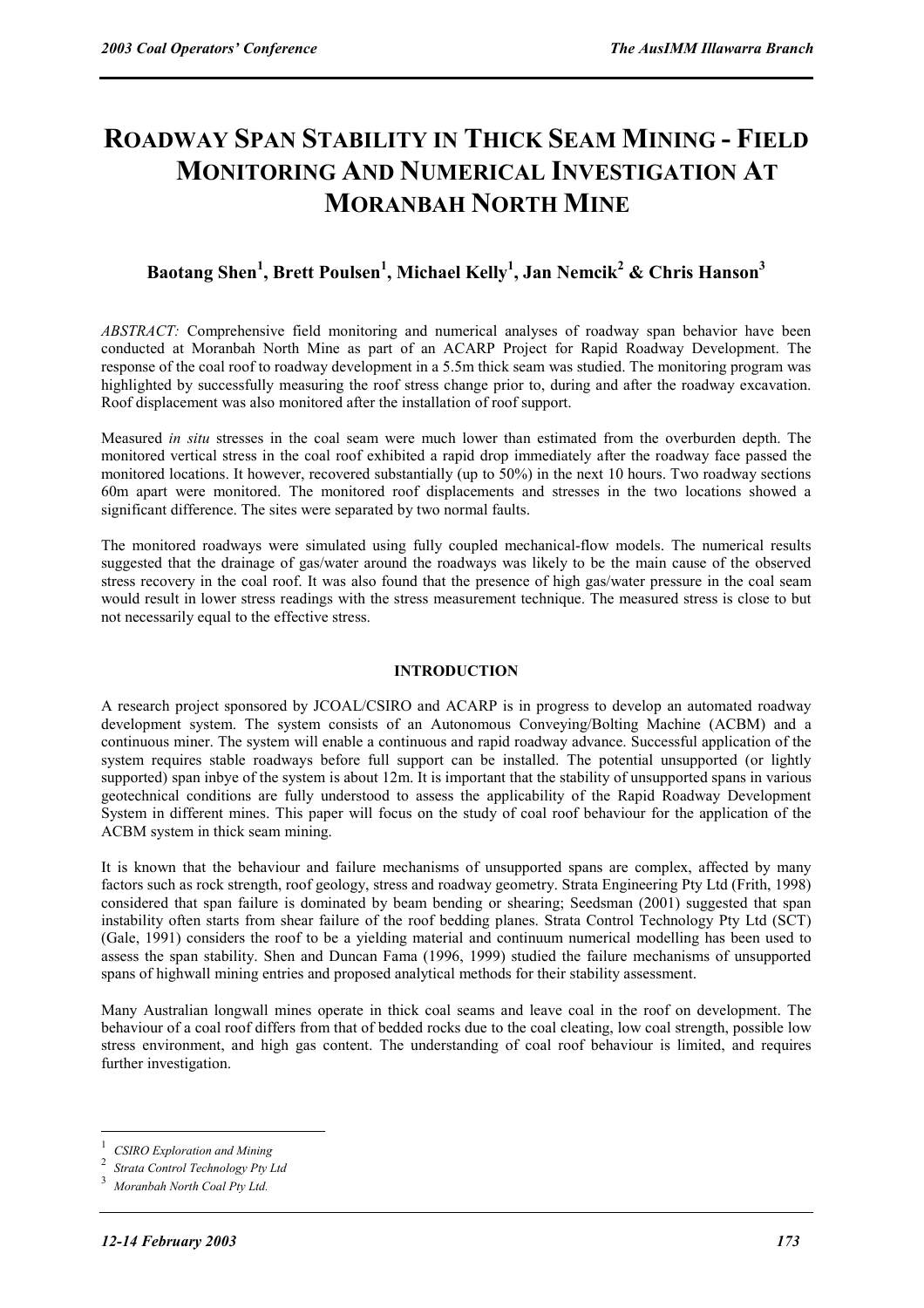With the support of Moranbah North Mine and help from SCT, CSIRO has conducted a comprehensive field and numerical study of coal roof behaviour at Moranbah North. Two sections of the Longwall 104 gate roads at Moranbah North were monitored and investigated. The study consisted of the following components:

- Geological and geotechnical investigation of the roof conditions in the monitored area.
- Determination of the strength of roof materials.
- Monitoring of the stresses and displacement in the roadway roof strata.
- 3D mechanical numerical modelling.
- 2D coupled mechanical and fluid flow modelling, including impact of increased mining depth.
- Roadway stability assessment for the potential application of the ACBM system.

# **GEOLOGICAL AND GEOTECHNICAL CONDITIONS**

Moranbah North Mine is located at the Bowen Basin Coal Field, Central Queensland. The primary mining seam is the Goonyella Middle (GM) seam which varies in total thickness across the mining resource from 5.2m to 6.4m, with a total thickness in the study area of approximately 5.5m. The seam comprises moderately weak coal which is dull at the top and grades to dull and bright banded, and is bright banded at the base. The GM seam has an estimated gas content of  $5m^3/t$  at the depth of current roadway development.

The gateroads at Moranbah North Mine are nominally cut to  $5.2m$  wide and  $3.0 - 3.2m$  high, excavated in the lower part of the seam. Current development cuts to the floor of the coal seam and is designed to leave at least 1m of coal in the immediate roof. The stability of the roof is believed to be strongly dependant on the thickness of coal left in the immediate roof. The place-change roadway development method is used. The typical cut-out distance ranges from 6m to 15m depending upon the local roof conditions and the overburden depth.

A decision was made to monitor roadways in 104 panel. As a preliminary site investigation, five cored boreholes were drilled into the roof and coal ribs at 47C/T and 49C/T to investigate the geological and geotechnical conditions at the monitored sites. The cores were geologically and geotechnically logged. Samples were selected for laboratory testing to determine the strength of coal and rock material.

The geology from the drill holes is generally consistent. The typical roof geology in the monitored area is shown in Figure 1. The immediate roof is 1.7m coal. It is of C3 type (40-60% bright) immediately above the roof and becomes dull coal with bright bands at the top of the seam. Overlying the coal seam is a weak to very weak mudstone unit. The mudstone unit has a thickness of about 1.8m. Above this unit is the Goonylla Rider Seam (GMR) which has an average thickness of 0.2m. Above the GMR unit is a sequence of mudstone/siltstone/sandstone units.

Also shown in Figure 1 is the Coal Mine Roof Rating (CMRR) for different roof units. The roof coal and the mudstone units have a CMRR value  $\leq$  35 (Figure 1). According to Mark (1999), unsupported roadway spans with a CMRR less than 46 are considered to be unstable in the long term.

Fourteen coal and rock samples selected from the roof cores were tested in uniaxial compression to determine the strength and deformability (Cunnington and Boland, 2002). The tested Uniaxial Compressive Strength (UCS) and Young's modulus (E) are also plotted in Figure 1.

The average UCS and Young's modulus of the roof coal and rocks are summarised in Table 1.

| Roof unit               | UCS (MPa)                       | Young's modulus (GPa) |  |  |  |
|-------------------------|---------------------------------|-----------------------|--|--|--|
| Immediate roof coal:    |                                 |                       |  |  |  |
| Mudstone:               | Weak, no samples were recovered |                       |  |  |  |
| GM Rider Seam:          | 10.5                            |                       |  |  |  |
| Mudstone/Siltstone      | 13.0                            | 2.8                   |  |  |  |
| Sandstone (lower part): | 19.5                            |                       |  |  |  |
| Sandstone (upper part): | 59.5                            | 14.6                  |  |  |  |

## **Table 1. Strength and deformability of roof units, based on laboratory tests results**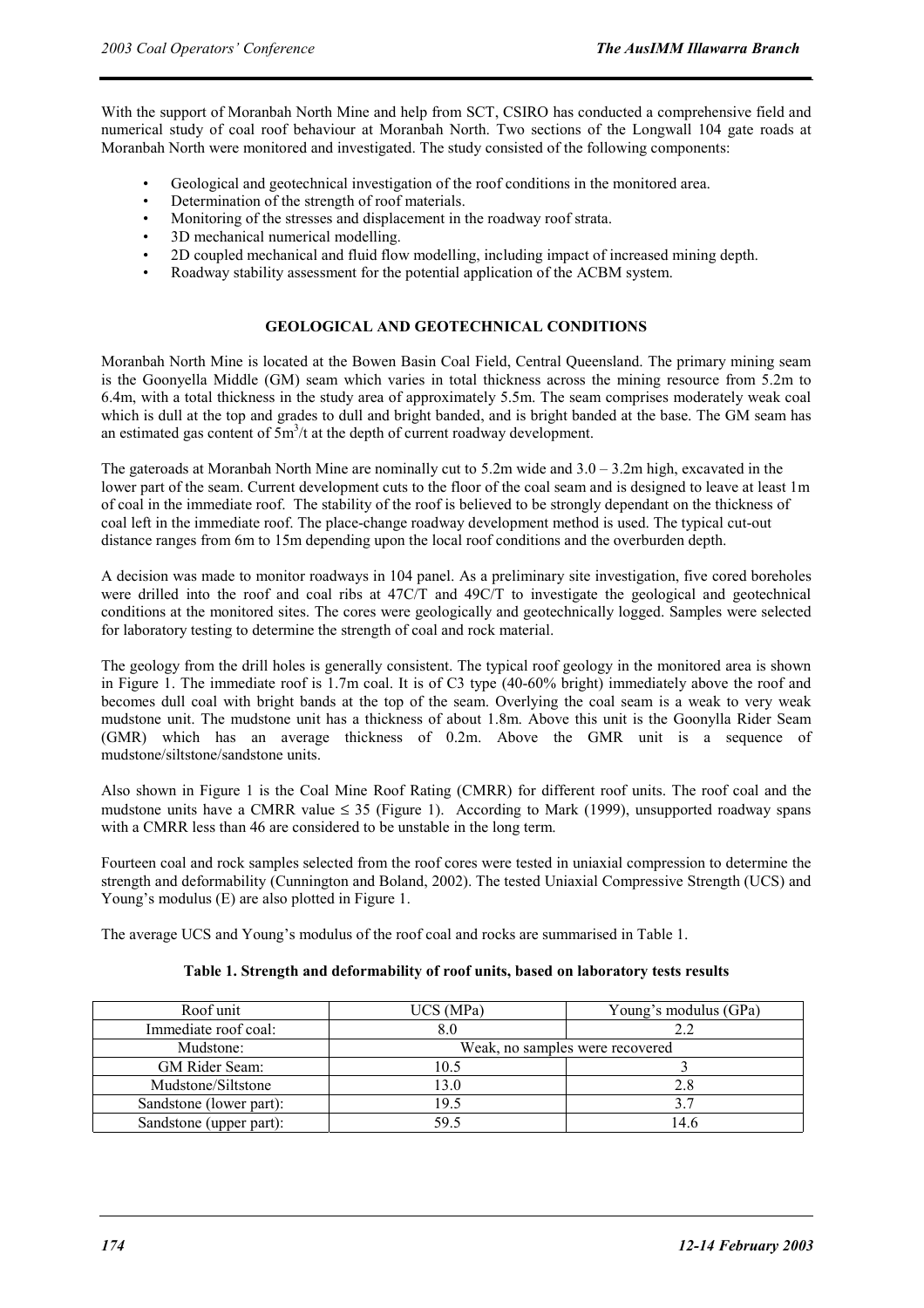

**FIG. 1 - Roof geology, CMRR, rock strength and Young's modulus in the monitored holes** 

# **FIELD MONITORING**

Two sections of Roadway A at LW 104 (Figure 2) were monitored in the vicinity of the 51 and 52 C/Ts where overburden depth is 220m. The monitoring program included three main components:

- Monitoring of stress change in the roof *during* roadway development;
- Monitoring of roof displacements *after* the excavation of the roadway; and
- Measurements of *in situ* stresses in the vicinity of the monitored area.

The stress change monitoring was designed to record the stress change in the roadway roof prior to, during and after the roadway excavation. This method overcame the shortcomings of the conventional displacement monitoring techniques which can only monitor the roof response after the excavation of the roadway (and usually after bolting), missing the period when the crucial roadway reaction is occurring.

Four ANZI stress cells were installed at Site 1 and two at Site 2, see Figure 3. The stress cells were located in different roof units and they were installed in boreholes drilled from the cut-throughs prior to the excavation of the monitored roadway sections. Figure 4 shows one such arrangement. After the installation of the stress cells, the roadways were cut in the sequence marked in Figure 4 i.e.  $1\rightarrow 2\rightarrow 3\rightarrow 4$ . The changes of the stresses in the roof were monitored withfrequent data reading (every 30 minutes) when the monitored roadway sections were cut.

Four sonic extensometers were installed in the centre of the roadway in the monitored section at each site. The extensometers were installed after the completion of the roadway cutting and roof bolting.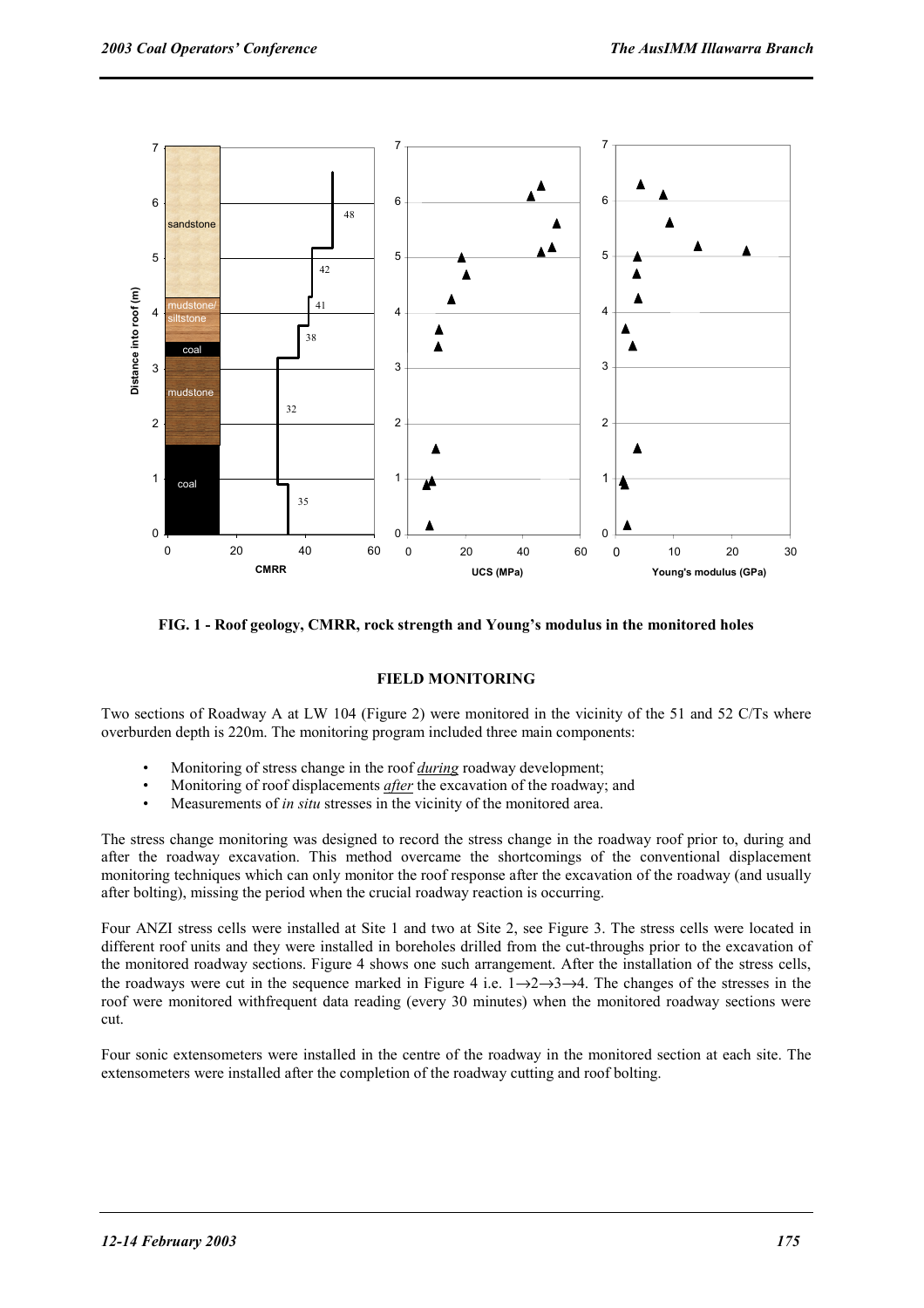

**FIG. 2 - Mining layout and the monitored sections of the roadway heading A.** 

The *in situ* stresses in the coal seam and roof rock were measured in the vicinity of the monitoring sites using the overcoring technique. The *in situ* stress measurements were conducted in the pillar between 49 and 50 cutthroughs (SCT, 2002).



 **(a) Site 1 (b) Site 2** 

**FIG. 3 - Location of stress cells in roof at the two monitoring sites**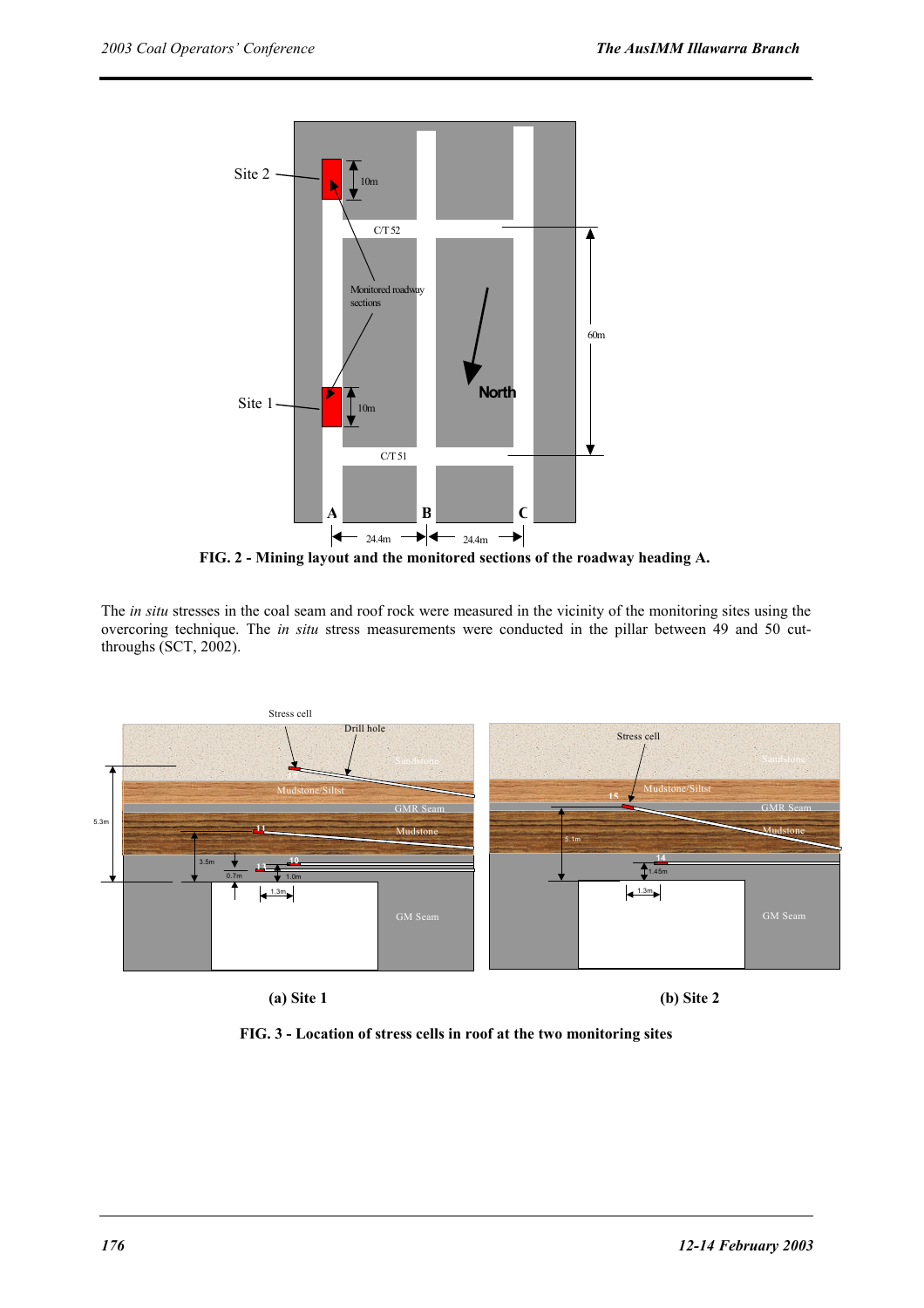

**FIG. 4 - Drilling arrangement for stress cell installation and mining steps during monitoring.** 

## **In situ stresses**

The *in situ* stress measurement results are given in Table 2. The *in situ* stresses in the coal seam are much lower than that estimated from overburden depth. The measured vertical stress is only 1.3MPa, compared with the calculated vertical stress of 5.5MPa from overburden depth of 220m. It is believed that the measured results have been affected by gas/water drainage around the measurement borehole. The measured stress is likely to be close (but not necessarily equal) to the effective stress (Shen, Poulsen and Kahraman, 2002)

| <b>Strata</b>  | <b>Principal stresses</b> | <b>Magnitude</b> (MPa) | Dip (degrees) | <b>Strike from North</b> |
|----------------|---------------------------|------------------------|---------------|--------------------------|
|                |                           |                        |               | (degrees)                |
|                | $\sigma_1$                | 1.83                   | 60            | 355                      |
| Coal           | $\sigma_{2}$              | 0.46                   | 10            | 245                      |
|                | $\sigma_3$                | $-0.27$                | 28            | 152                      |
|                | $\sigma_{\rm v}$          | 1.3                    | 90            |                          |
|                | $\sigma_1$                | 13.97                  |               |                          |
| Roof sandstone | $\sigma_{2}$              | 7.94                   | 31            | 271                      |
|                | $\sigma_3$                | 5.95                   | 59            | 105                      |
|                | $\sigma_{\rm v}$          | 6.5                    | 90            |                          |

|  |  |  |  |  |  |  |  | Table 2 Summary results of the <i>in situ</i> stress measurements |
|--|--|--|--|--|--|--|--|-------------------------------------------------------------------|
|--|--|--|--|--|--|--|--|-------------------------------------------------------------------|

# **Stress changes in roadway roof**

The measured stress changes in the roof coal, mudstone and sandstone during roadway advance are shown on a vertical section in Figure 5. The vertical stress change in the roof coal with time is shown in Figure 6

Stresses in the roof rotated when the roadway face approached and passed the monitored locations (FIG. 5). At Site 2, cell 15 in the Rider Seam indicated a change in level and orientation implying shearing along the Rider Seam. Vertical stress in the roof dropped sharply immediately after the roadway face passed the monitored locations (Figure 6).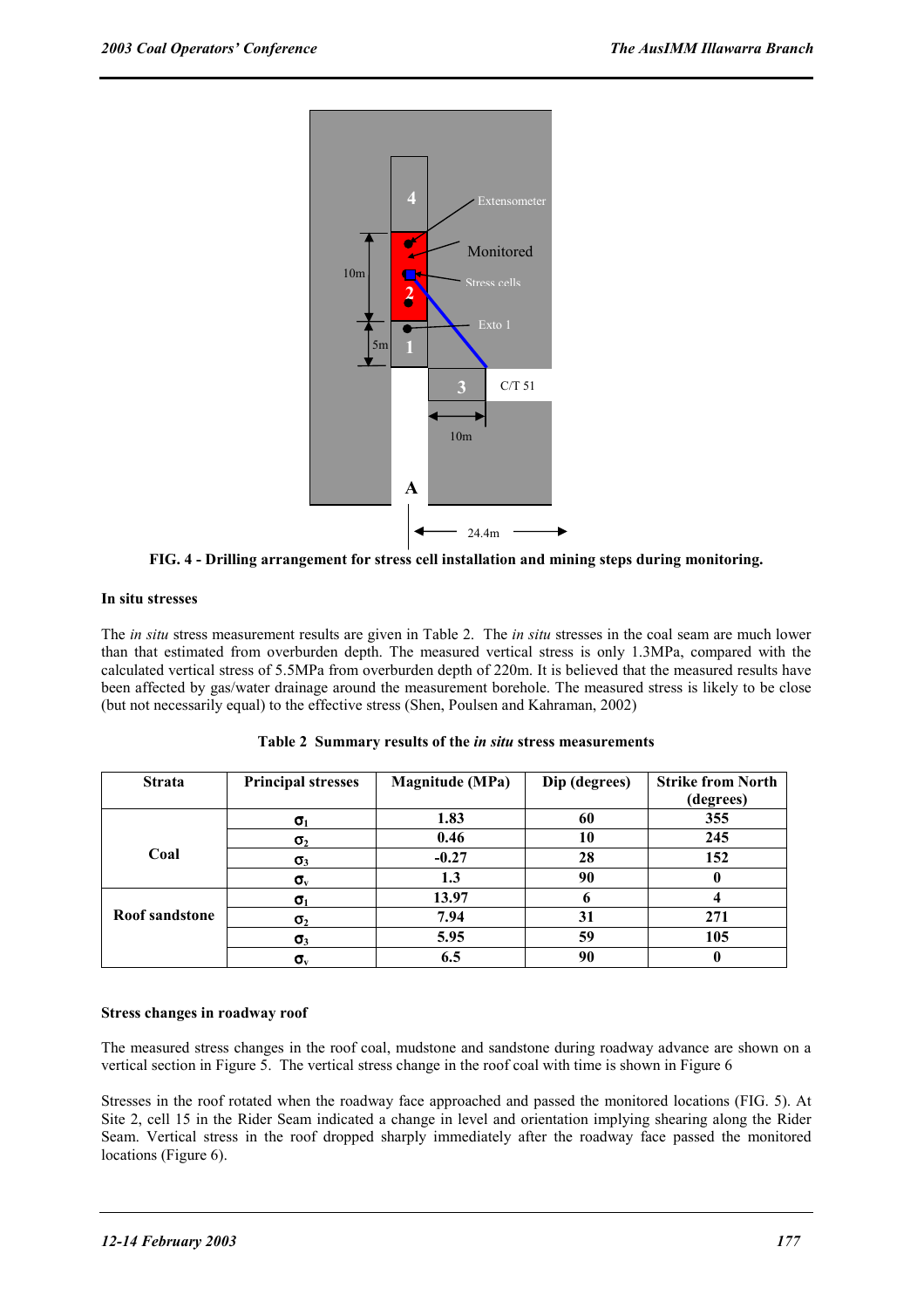After the initial stress drop, the vertical stress recovered partially in the next 2-3 hours in the GM Seam (Figure 6) and the mudstone unit. The recovery continued in the next 12 hours at a reduced rate. No vertical stress recovery was observed in the sandstone roof.

The magnitude of the vertical stress change in the GM Seam at Site 1 was generally consistent with that of *in situ* vertical stress obtained from the overcoring stress measurements. The maximum vertical stress drop is about 1.2- 1.3MPa, while the measured *in situ* vertical stress in coal was 1.3MPa. This implies a nearly total release of vertical stress after roadway excavation.

At Site 2, the maximum vertical stress drop in coal roof is about 2MPa, much higher than that at Site 1 and the *in situ* vertical stress measured in the coal pillar between 49 C/T and 50 C/T. The results suggest that Site 2 had a different stress regime from Site 1, and the *in situ* stresses were higher. The difference might be influenced by unknown local geological variations and the existence of geological structures. Two normal faults exist between Site 1 and Site 2. The faults are nearly perpendicular to the roadway axis, both dip in an angle of 70 degrees inbye. One of the faults has no obvious displacement, and the other has a displacement of 0.2m. The fault surfaces are clean and tight. Minor displacement normal faulting of this nature is not uncommon at Moranbah North.

# **Roof displacement**

Four sonic extensometers were installed in the monitored roadway roof immediately after roof bolting at each site. Displacement data were read as the roadway advanced. The maximum displacement was obtained at the monitored location closest to the cut-throughs (Extensometer 1 at Site 1, see Figure 4, and Extensometer 5 at Site 2). The two extensometers were installed close to the face of previous cut and therefore measured the full roof response to the roadway advance. Other extensometers were installed within the length of the full bolted roadways where much of roof displacement might have already occurred. They hence measured much less roof displacement. The monitored roof displacement from Extensometers 1 and 5 are shown in Figure 7.

A maximum of 18mm roof movement was recorded at Site 1 (Figure 7a). The recorded displacement is relative to the upper end of the extensometers (7m into roof). The deformation zone extended about 4m into the roof. It is apparent that the bolted roof remained intact as the deformation in the roof coal layer was almost uniform.

The Extensometer 5 at Site 2 recorded a maximum of 50mm roof displacement (Figure 7b), substantially higher than that at Site 1. The deformation zone extended at least 6m into the roof, also higher than that at Site 1.

The larger roof movement at Site 2 is consistent with the higher stress change at this location. The roof displacement data support the suggestion that a different stress regime existed at Site 2 which is separated from Site 1 by two normal faults.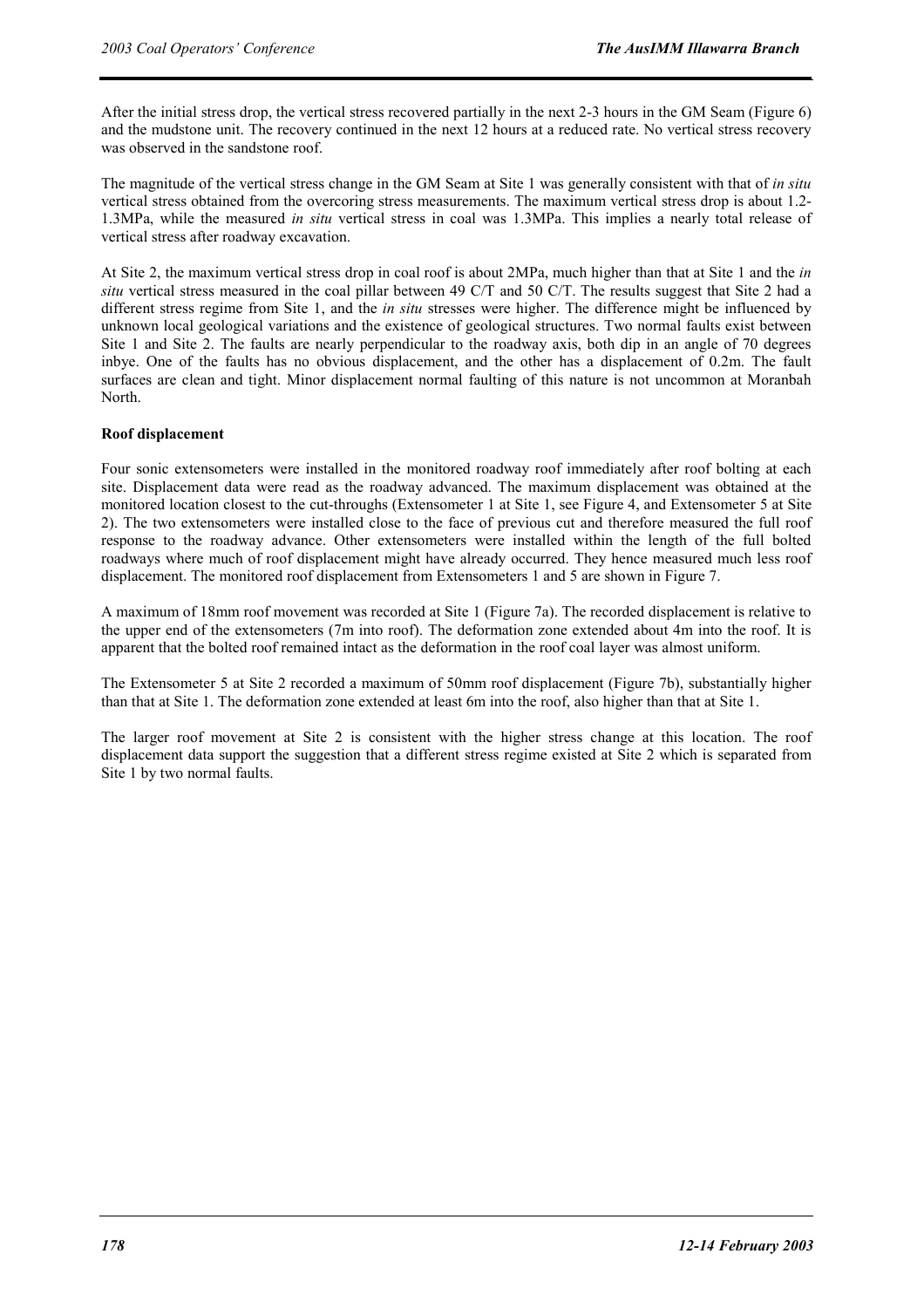

**FIG. 5 - Monitored stress change in roof coal and rock units versus roadway face position in a vertical cross section parallel to the roadway axis. Outward arrow indicates reduction of compressive stresses**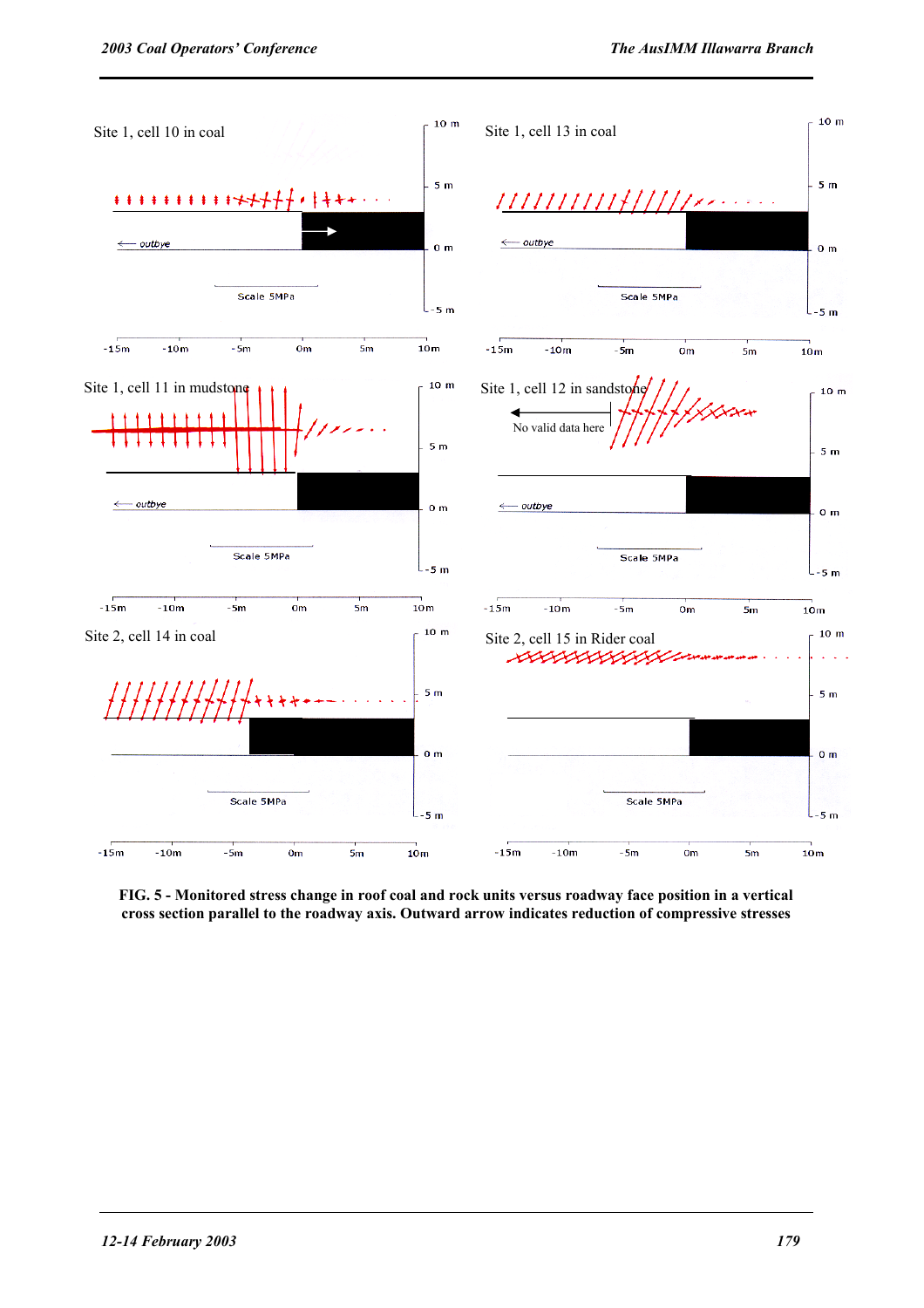

**FIG. 6 - Change of vertical stress in the roof coal at the two monitored sites.** 



**NUMERICAL MODELLING**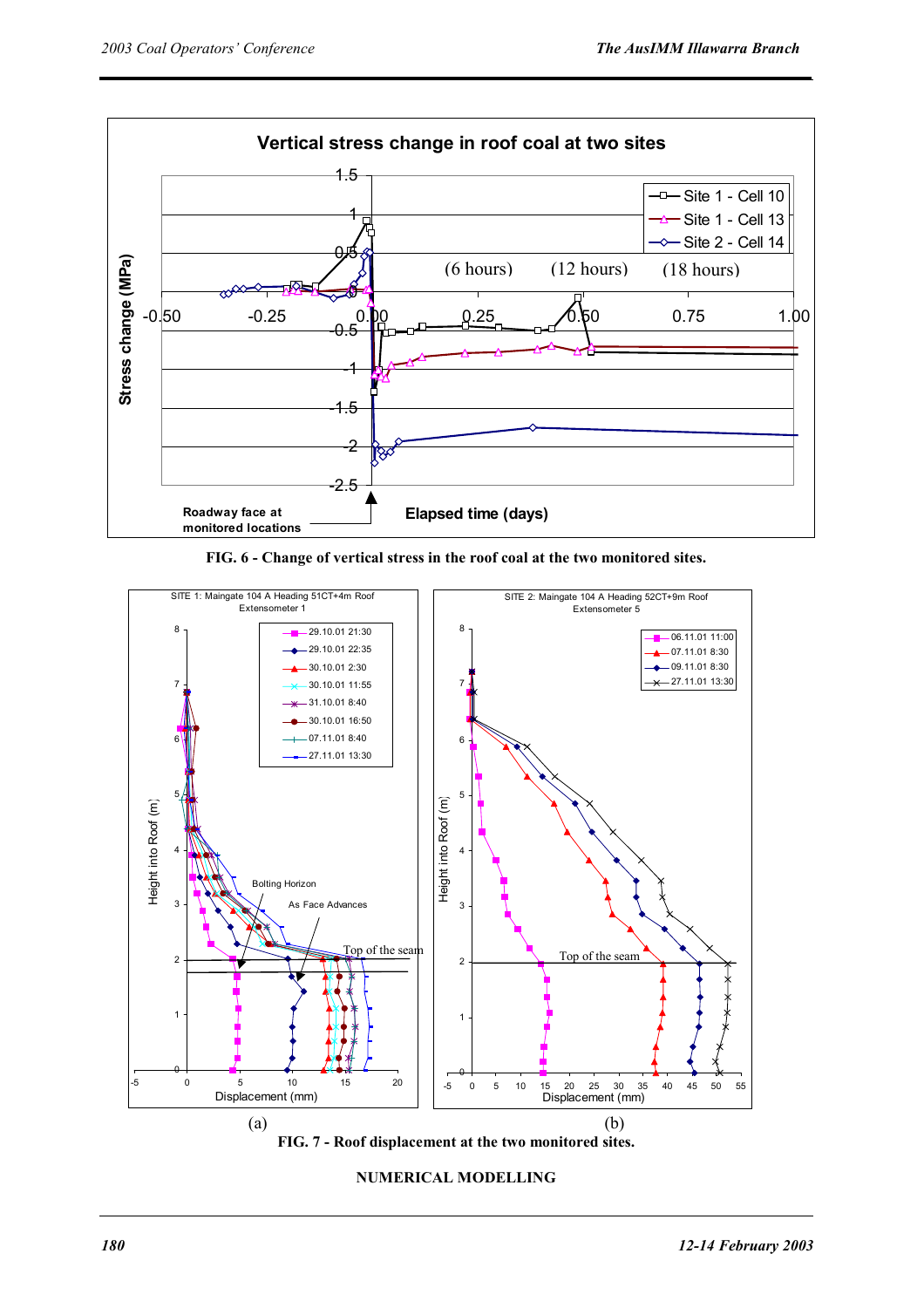Numerical modelling was conducted using two and three dimensional models. The aim of the numerical modelling was to reproduce and interpret the measurements and hence to better understand the roof behaviour at the monitored sites.

The three dimensional numerical simulation of the monitored roadway was conducted used FLAC<sup>3D</sup> (Itasca, 1997). A 3D numerical model was set up based on the simplified geological log shown in FIG. 1. The true mining sequence, including roof and rib bolting, was simulated. The modelled stress change and displacements in the roof were investigated and compared with the measurements. The model geometry is shown in figure 8.



**FIG. 8 - A 3D numerical model for roadway stability at Moranbah North** 

The two dimensional numerical modelling used FLAC with full mechanical-fluid flow coupling (Itasca, 1999). Roof and rib bolting were installed 5 hours after the cut of roadway section. The initial gas and water pressure in the coal seam was assumed to be 3.0MPa. Fluid flow in the coal seam during roadway excavation was modelled. For simplicity, the gas and water were treated as the same fluid medium and hence only single phase fluid was modelled.

The predicted stress changes in the coal roof from the 2D and 3D modelling are plotted in Figure 8..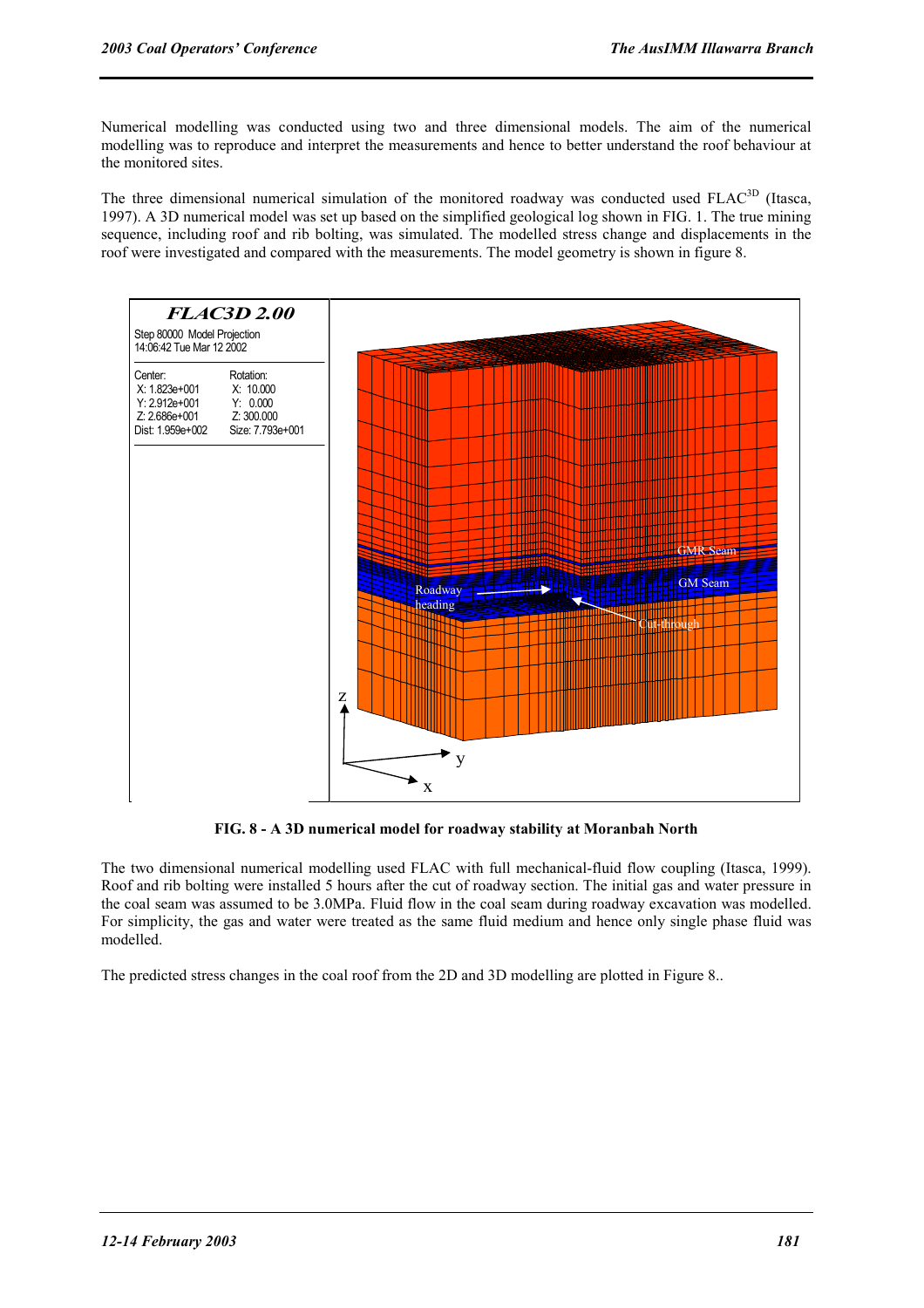

 **(a) 3D mechanical modelling results (b) 2D coupled modelling results** 

**FIG. 9 - Modelled vertical stress change (un-marked lines) in roadway roof at Site 1 in comparison with the measurements (marked lines). The modelled results are given at different distances into the roof. Excavation steps correspond to the roadway sections marked inFgiure 4. Steps 2a-2d are excavations of the 10m section 2 with 2.5m increment, 2e is after roof bolting. Step 5 is further advance of the roadway.** 

Using the 3D model without considering gas/water pressure, the predicted change of vertical stress in the coal roof during roadway excavation was about 5.5MPa, much higher than measured (see Figure 9a). Unlike the measurements, the model predictions did not show any recovery of the vertical stress in the coal roof after the initial drop.

The 2D model simulated the gas/water pressure and fluid flow in the coal seam during the excavation process. Figure 10 shows the modelled pore pressure distribution 5 hours after roadway excavation. The predicted vertical stress change in the coal roof was in general agreement with the measurements (Figure 9b). The predicted maximum magnitude of the vertical stress change was 2.5-3.0MPa, closer to the measurements of 1.3MPa at Site 1. More importantly, the modelling results showed a clear stress recovery after the initial stress drop, consistent with the measurements.



**FIG. 10 - Pore pressure distribution around roadway, 5 hours after excavation**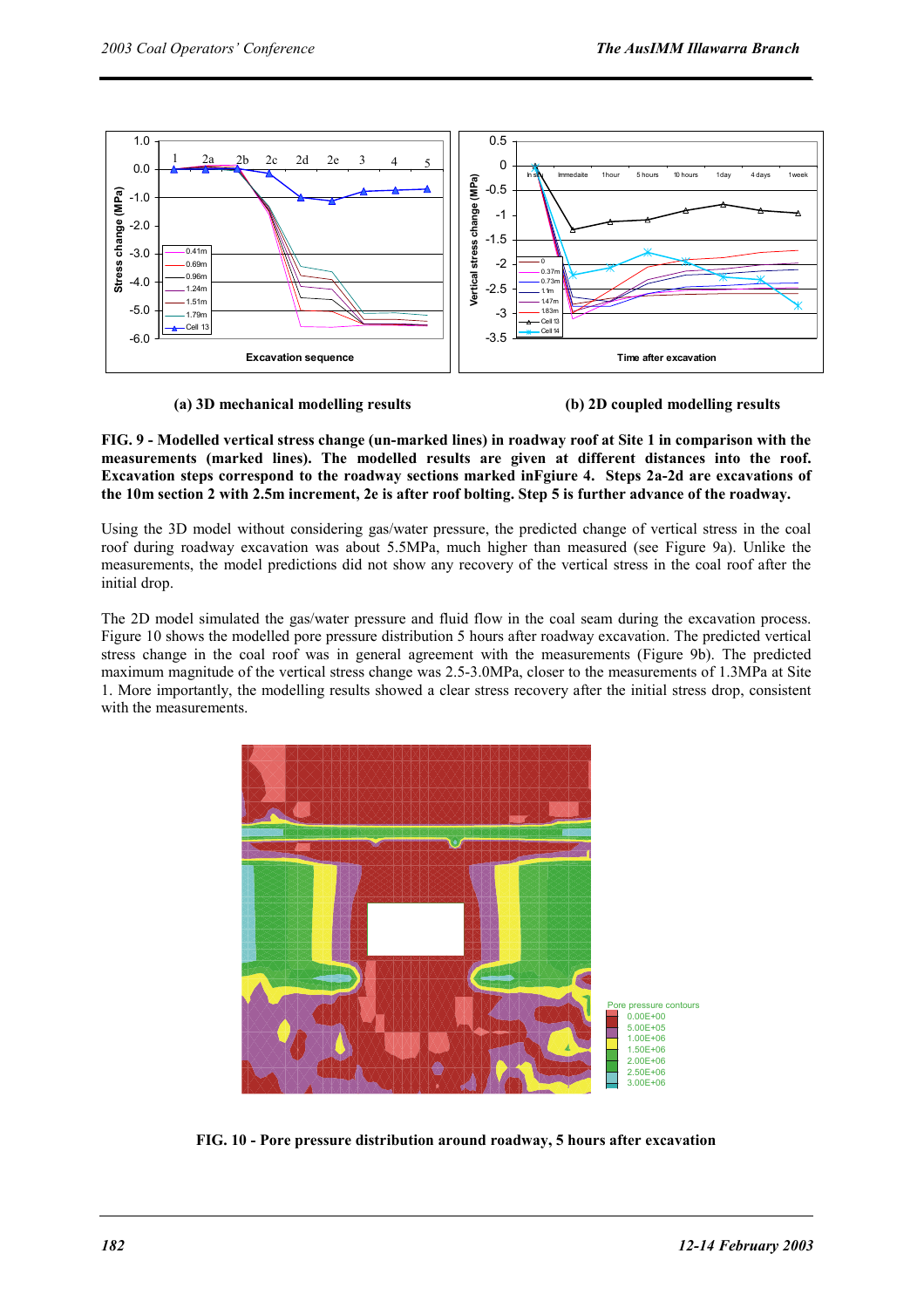The modelling results demonstrated that, in thick seam mining where gas and water pressure exert an influence on the overall properties of the coal seam, the pore pressure and fluid flow could play an important role in the behaviour of the roadway. The effects of pore pressure and fluid flow need to be considered in the stability assessment of the roadway spans.

Additional modelling was conducted using the 2D coupled mechanical-fluid flow model at different depths. The modelled roof displacement at two depths (220m and 300m) are plotted and compared in FIG. 11. The case of increased depth will also be relevant to the Site 2 condition where higher *in situ* stress existed, equivalent to a deeper location.

At the current depth of 220m where the measurements were conducted, the predicted maximum roof displacement is 19 mm. The predicted roof displacement is in a close agreement with the measurements from roof Extensometers 1 (FIG. 7a). The model predictions also show a clear time variation due to the fluid flow after excavation.

At the depth of 300m, the predicted maximum roof displacement is 32mm, significantly higher than that at the depth of 220m.



 **(a) Depth=220m (b) Depth=300m** 

**FIG. 11 - Modelled roof displacements at two different depths. The time dependency is caused by fluid flow in the coal seam after roadway excavation.** 

## **CONCLUSIONS**

The main results of the study are summarized below for the site specified conditions at Moranbah North Mine.

- The monitored roadways at a depth of 220m were stable. However, the roadways at the two monitoring sites 60m apart showed significantly different roof behaviour. The roadway at the second site showed significantly larger roof displacement (50mm) than that at the first site (18mm). The monitored stress change in the roof at the second site was also higher than that at the first site.
- Major geological structures may have affected the roadway roof conditions in the monitored area. The two monitored sites were separated by two normal faults, perpendicular to the roadway axis. The